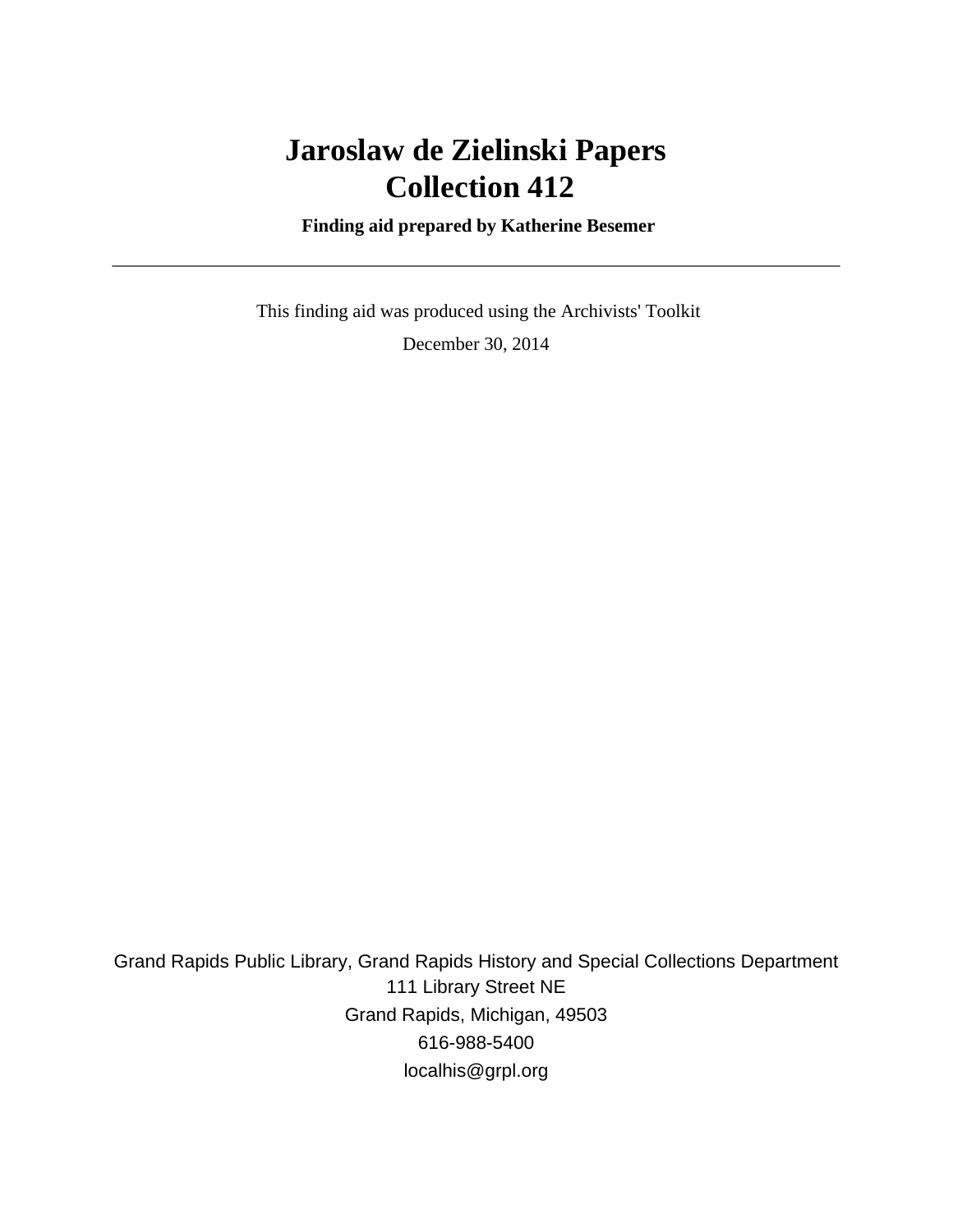## **Table of Contents**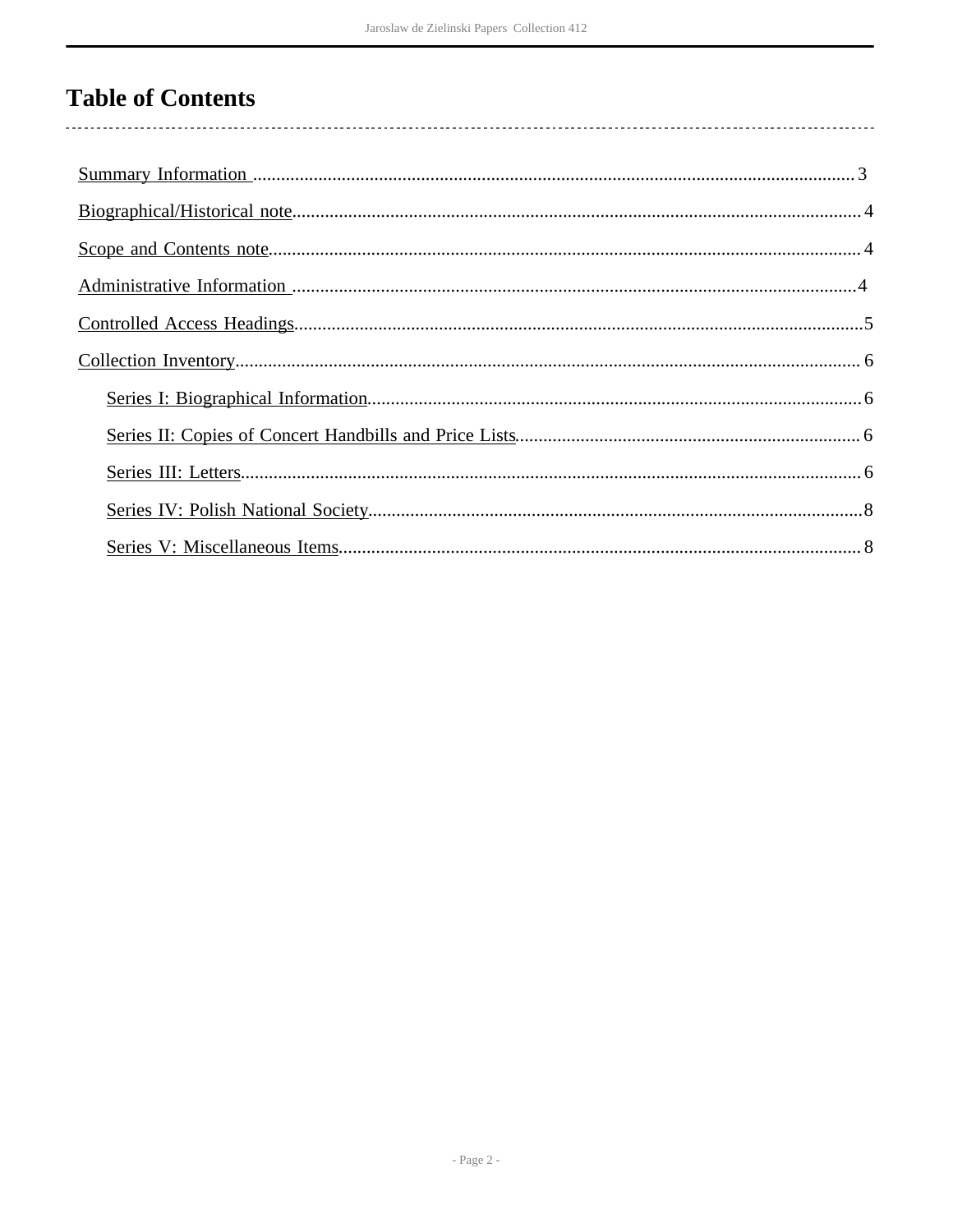# <span id="page-2-0"></span>**Summary Information**

| <b>Repository</b> | Grand Rapids Public Library, Grand Rapids History and Special<br><b>Collections Department</b>                                                                                                                                                                                                                                                                                                                                                                                                            |
|-------------------|-----------------------------------------------------------------------------------------------------------------------------------------------------------------------------------------------------------------------------------------------------------------------------------------------------------------------------------------------------------------------------------------------------------------------------------------------------------------------------------------------------------|
| <b>Title</b>      | Jaroslaw de Zielinski papers                                                                                                                                                                                                                                                                                                                                                                                                                                                                              |
| Date [inclusive]  | 1871-1879                                                                                                                                                                                                                                                                                                                                                                                                                                                                                                 |
| <b>Extent</b>     | 0.5 Linear feet                                                                                                                                                                                                                                                                                                                                                                                                                                                                                           |
| Language          | English                                                                                                                                                                                                                                                                                                                                                                                                                                                                                                   |
| <b>Abstract</b>   | Jaroslaw de Zielinski was a Polish music teacher and conductor living<br>in Grand Rapids, Michigan from 1871-1879. While living in Grand<br>Rapids, Michigan, Zielinski helped pioneer music education and<br>entertaintment during the early development stages of the city. While<br>living in Grand Rapids, he befriended one of his pupils, Ms. Edith V.<br>Rann, and corresponded with her extensively from 1871-1890 in regards<br>to his philosophy of music, teaching music and personal matters. |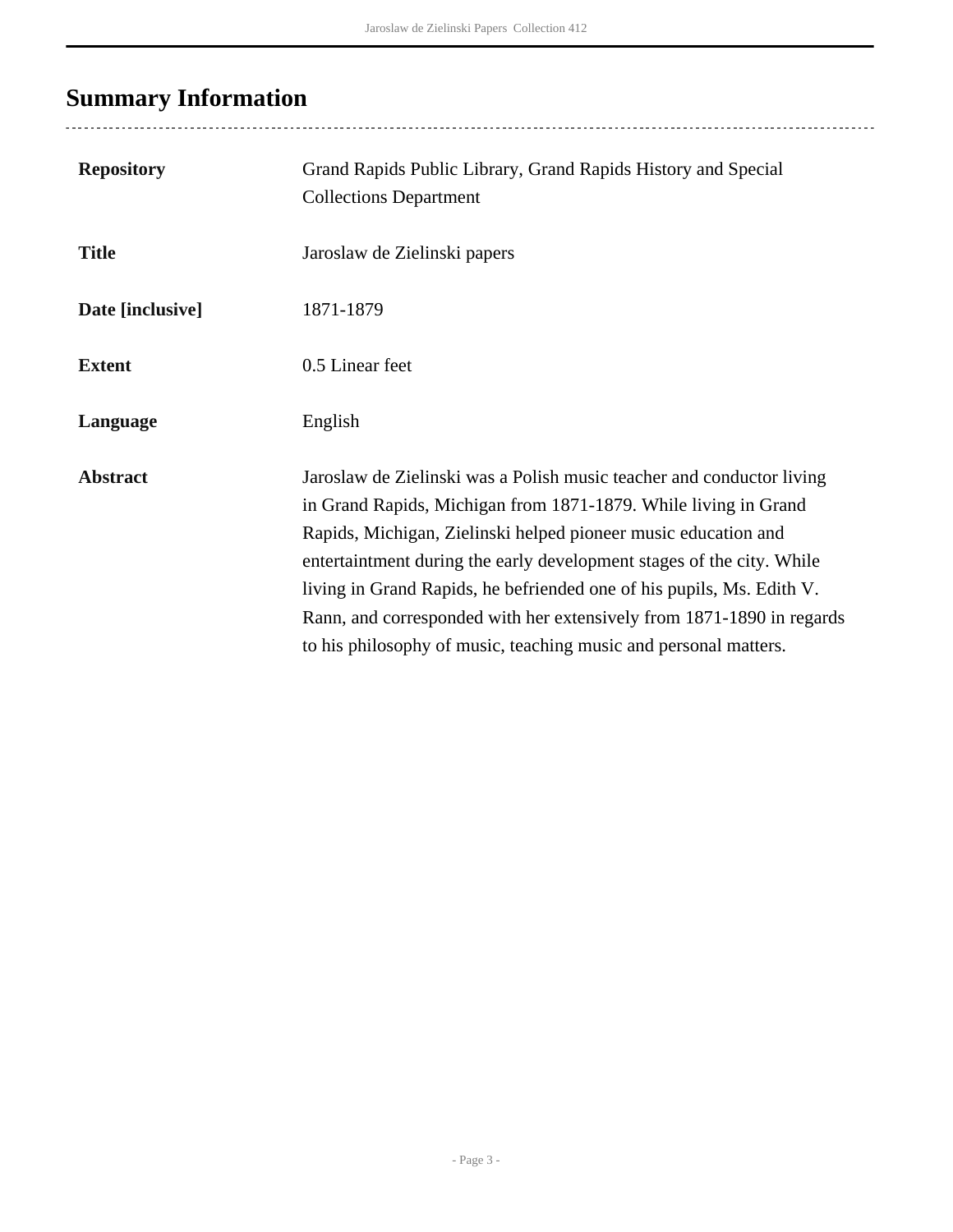### <span id="page-3-0"></span>**Biographical/Historical note**

Jaroslaw de Zielinski was born March 31, 1844 in Lubycza Krolewska, Poland. He was born into an affluent family, received a solid education in Lemberg and Theresianum in Vienna and became a student of Carl Mikuli, a famous pupil of Frederic Chopin. As a young man he participated in the unsuccessful Polish uprising against Russia in 1863-64, immigrating to the United States in 1864. Immediately upon arrival to the United States he joined the Union Army as a bugler during the Civil War. After being honorably discharged in 1865 he moved to New York and devoted himself to teaching pianoforte and voice.

In 1871 he moved to Grand Rapids, Michigan where he continued to teach music and conducted local concerts. He formed a long-term friendship with his pupil Edith V. Rann and corresponded with her for 30 years regarding his philosophy on music, music trends, and personal matters. In 1879 he moved to Detroit, Michigan and became the director of the Schuman Society and the Detroit Opera Company. In 1889 he moved to Buffalo, NY and became the director and choir master of the Church of the Ascension. In 1910 he moved to Los Angeles, California where he belonged to numerous musical organizations, contributed to a variety of musical literary publications and focused on his own piano and voice compositions. He died in Santa Barbara, California July 25, 1922.

### <span id="page-3-1"></span>**Scope and Contents note**

Papers contain copies of biographical information on Jaroslaw de Zielinski, copies of lesson pricing lists and handbills of concerts he conducted while living in Grand Rapids, Michigan. Also contained in these papers are two sets of translated letters dating from 1871 to 1890 between Zielinski and one of his longterm pupils Edith V. Rann. The first is an original translated copy produced by Edward Symans and contains handwritten notes in pen. The second copy has been reproduced from this original set with slight variations to years 1874 and 1890. The letters contain Zielinski's philosophy in teaching music as well as personal matters. Other items include a copy of a holograph produced by Zielinski, a copy of a bookplate cover by artist Ruth Thomson Saunders, copies of post card addresses and three photographs that are undated and unnamed.

### <span id="page-3-2"></span>**Administrative Information**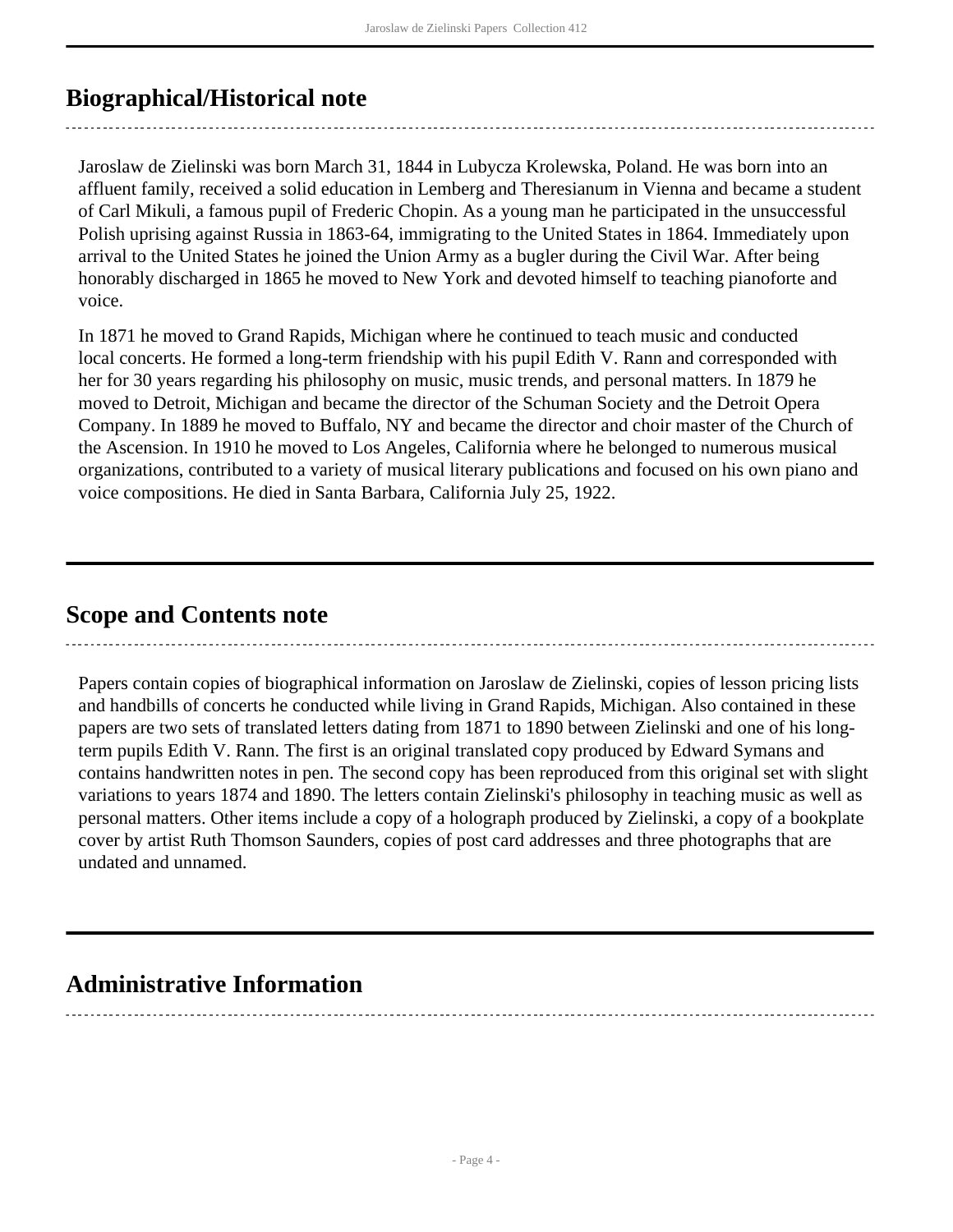#### **Publication Information**

Grand Rapids Public Library, Grand Rapids History and Special Collections Department

#### **Immediate Source of Acquisition note**

Accession number 1986.463. Papers received as a gift from Mr. Edward A. Symans.

### <span id="page-4-0"></span>**Controlled Access Headings**

#### **Geographic Name(s)**

- Grand Rapids (Mich.) -- History
- Grand Rapids (Mich.) -- History -- 19th Century

#### **Subject(s)**

- Music -- 19th Century -- Michigan -- Grand Rapids
- Polish Americans -- Michigan -- Grand Rapids -- History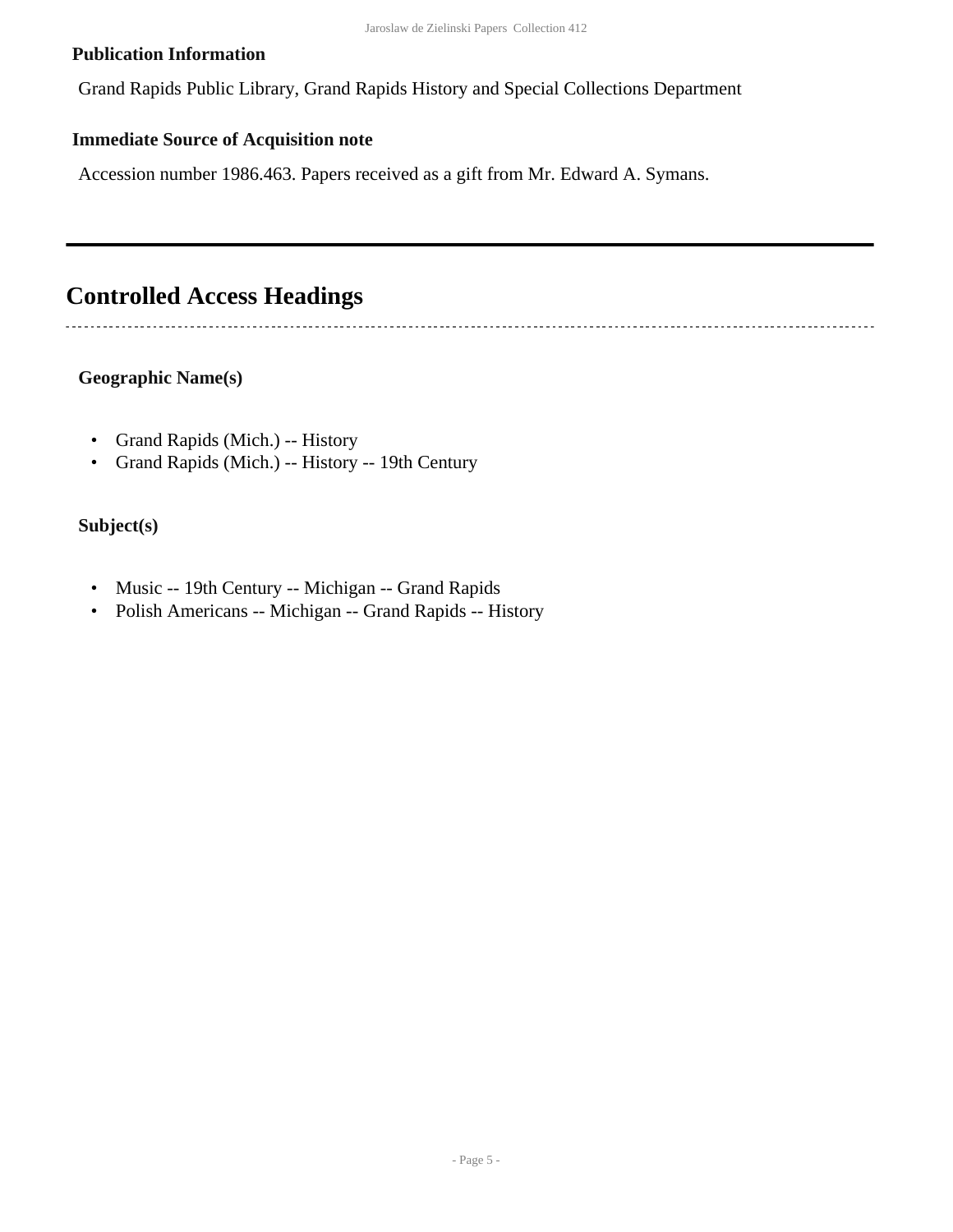## <span id="page-5-0"></span>**Collection Inventory**

<span id="page-5-3"></span><span id="page-5-2"></span><span id="page-5-1"></span>

| <b>Series I: Biographical Information</b>                        |              |                |
|------------------------------------------------------------------|--------------|----------------|
|                                                                  | <b>Box</b>   | Folder         |
| Copies of Biographical Information June/July 1890                | $\mathbf{1}$ | $\mathbf{1}$   |
| The Kosciuszko Newsletter                                        | $\mathbf{1}$ | $\mathbf{1}$   |
| Series II: Copies of Concert Handbills and Price Lists 1872-1877 |              |                |
|                                                                  | <b>Box</b>   | Folder         |
| Copies of Concert Handbills 1872-1877                            | $\mathbf{1}$ | $\overline{2}$ |
| Copies of Music Lesson Price Lists                               | $\mathbf{1}$ | 3              |
| Series III: Letters 1871-1879                                    |              |                |
| <b>Original Letter Translations</b>                              |              |                |
|                                                                  | <b>Box</b>   | <b>Folder</b>  |
| 1871 Grand Rapids, MI Letters                                    | $\mathbf{1}$ | $\overline{4}$ |
| 1872 Grand Rapids, MI Letters                                    | $\mathbf{1}$ | 5              |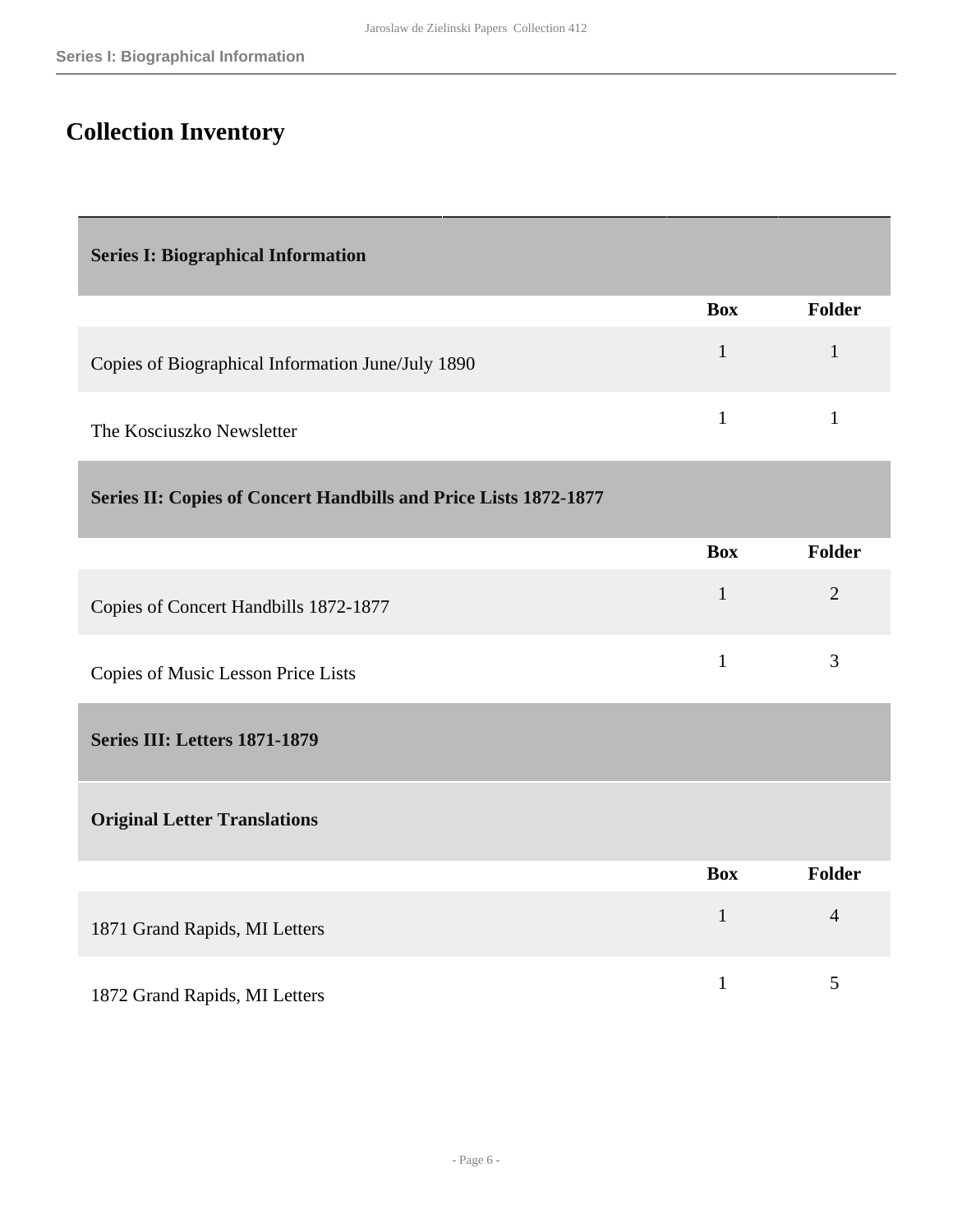| 1873 Grand Rapids, MI Letters        | $\mathbf{1}$ | 6                |
|--------------------------------------|--------------|------------------|
| 1874 Grand Rapids, MI Letters        | $\mathbf{1}$ | $\boldsymbol{7}$ |
| 1875 Grand Rapids, MI Letters        | $\mathbf{1}$ | $8\,$            |
| 1876 Grand Rapids, MI Letters        | $\mathbf{1}$ | 9                |
| 1877-78 Grand Rapids, MI Letters     | $\mathbf{1}$ | 10               |
| 1883 Detroit, MI Letter              | $\mathbf{1}$ | 11               |
| 1889-90 Buffalo, NY Letters          | $\mathbf{1}$ | 12               |
|                                      |              |                  |
| <b>Copies of Letter Translations</b> |              |                  |
|                                      | <b>Box</b>   | <b>Folder</b>    |
| 1871 Grand Rapids, MI Letters        | $\mathbf{1}$ | 13               |
| 1872 Grand Rapids, MI Letters        | $\mathbf{1}$ | 14               |
| 1873 Grand Rapids, MI Letters        | $\mathbf 1$  | 15               |
| 1874 Grand Rapids, MI Letters        | $\mathbf{1}$ | 16               |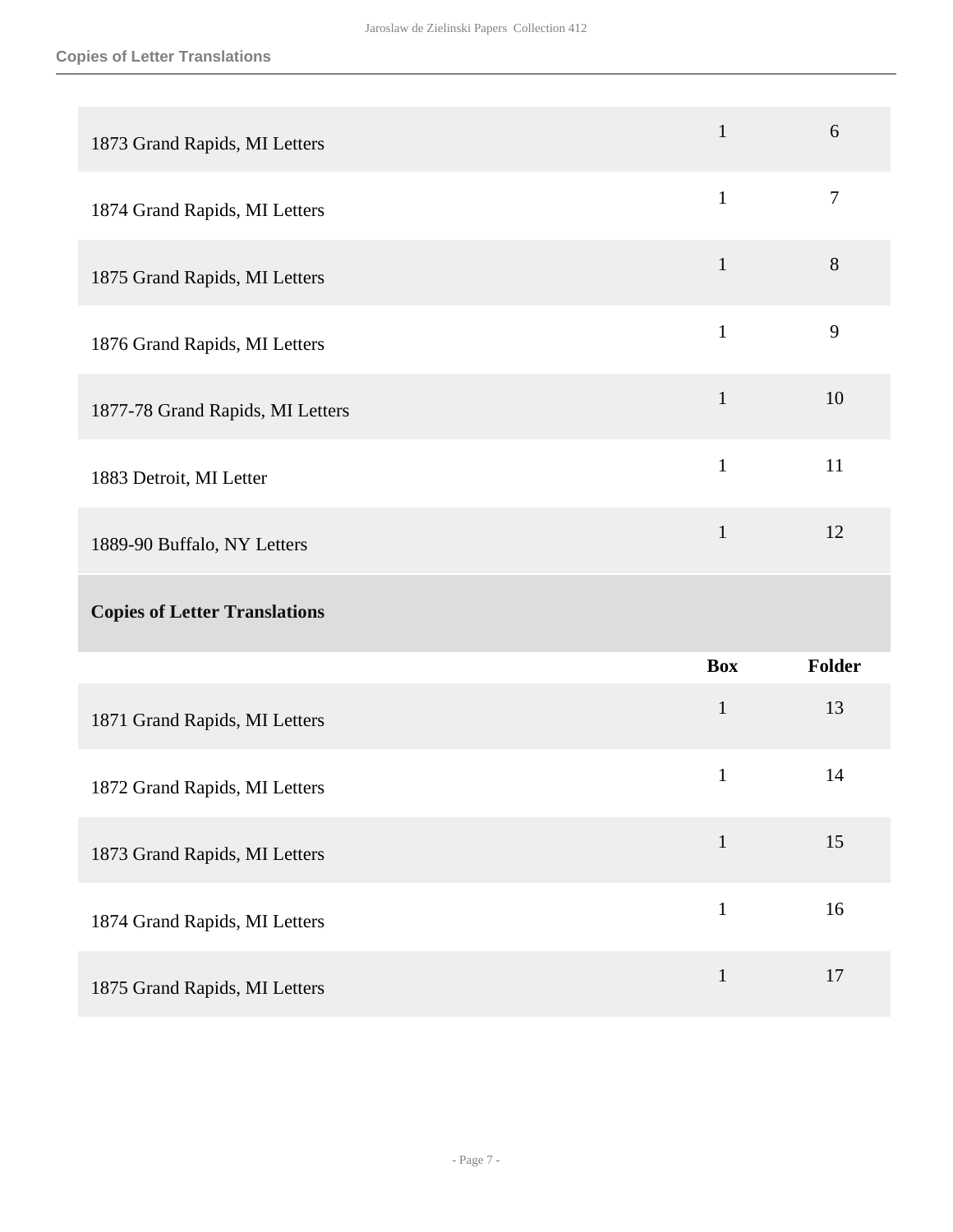<span id="page-7-1"></span><span id="page-7-0"></span>

| 1876 Grand Rapids, MI Letters                       | $\mathbf{1}$ | 18     |
|-----------------------------------------------------|--------------|--------|
| 1877-78 Grand Rapids, MI Letters                    | $\mathbf{1}$ | 19     |
| 1883 Detroit, MI Letter                             | $\mathbf{1}$ | 20     |
| 1889-90 Buffalo, NY Letters                         | $\mathbf{1}$ | 21     |
| <b>Miscellaneous Letters</b>                        |              |        |
|                                                     | <b>Box</b>   | Folder |
| Copy of 1916 Los Angeles, CA Letter                 | $\mathbf{1}$ | 22     |
| Copy of Findings Letter by Alice Rozan              | $\mathbf{1}$ | 29     |
| <b>Series IV: Polish National Society</b>           |              |        |
|                                                     | <b>Box</b>   | Folder |
| 50 Year Anniversary Booklet 1928                    | $\mathbf{1}$ | 23     |
| Copy of 1899 Death Notice for Jozef Jakubowicz 1899 | $\mathbf{1}$ | 24     |
| <b>Series V: Miscellaneous Items</b>                |              |        |
|                                                     |              |        |
|                                                     | <b>Box</b>   | Folder |